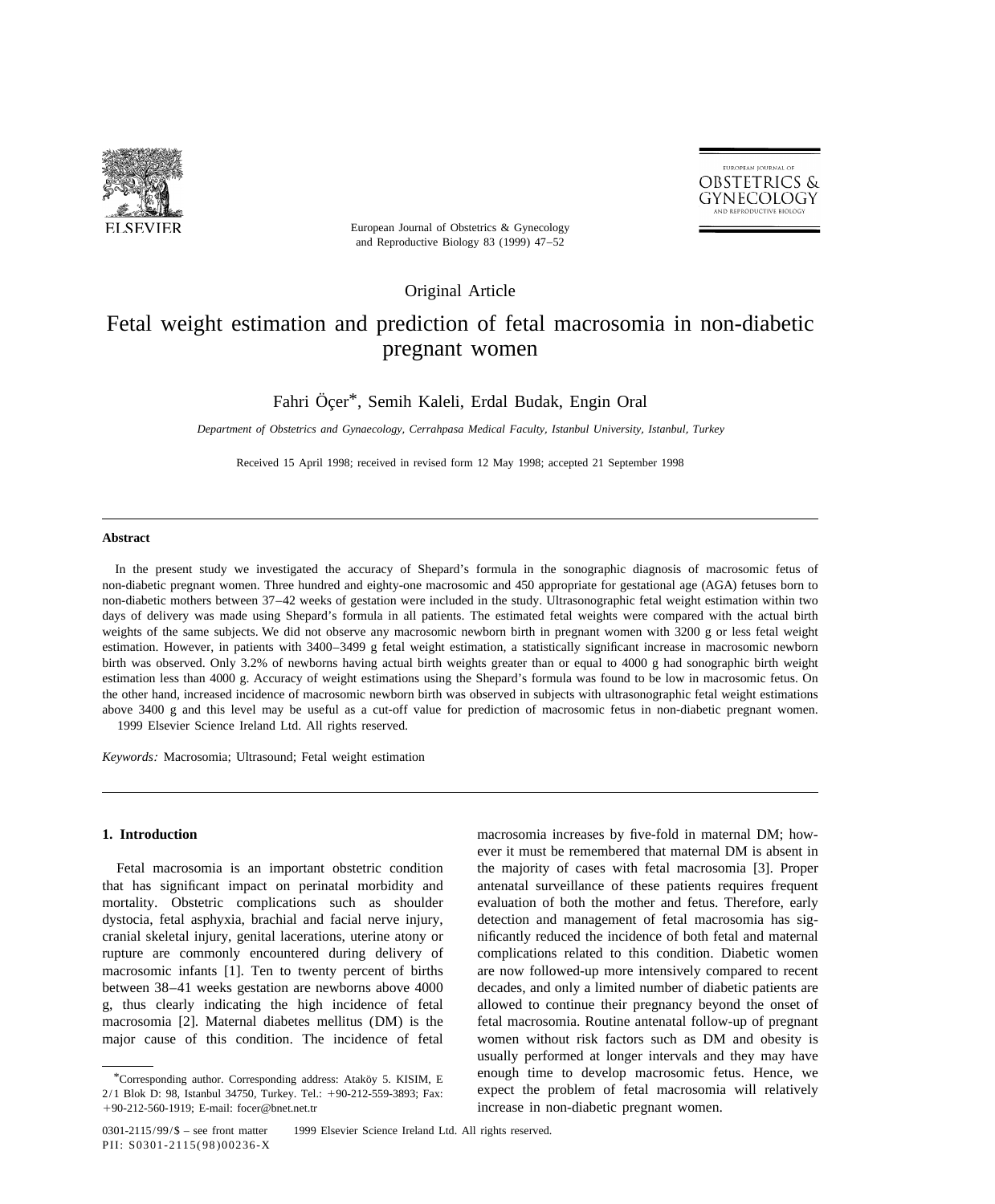The diagnosis of fetal macrosomia can be made in only birth weights and labour was induced when fetal macuse of ultrasonographic fetal biometry for the early de- constituted the control group. tection of fetal macrosomia. However, it is worthy to Biparietal diameter (BPD) measurements were obtained used for calculation and the results are far from been callipers at the outer echodense side of the proximal desirable [5,6]. Also, the ultrasonographic cut-off values parietal bone to the inner echodense side of the distal for the diagnosis of fetal macrosomia have not been clearly parietal bone. In the presence of dolichocephaly, occipito– [7–12]. In our study, we investigated the predictive fetal weight estimations in these patients [15]. The abaccuracy of the Shepard's formula, for estimating fetal dominal circumferences (ACs) were measured directly weight at labour in non-diabetic pregnant women. We also along the outer perimeter including the subcutaneous fatty macrosomia in the same patient group. fetal abdomen at the level of the fetal stomach and portal–

weights over 4000 g. The patients diagnosed as DM program. and/or gestational carbohydrate intolerance, multiple pregnancy and fetal anomaly were not included in the study. All pregnant women were screened for gestational diabetes **3. Results** according to the American Diabetes Association criteria [13]. At 24–28 gestational weeks, 50 g glucose load was Of the 831 deliveries, 381 cases (group 1) had a birth given orally and 1-h plasma glucose level was obtained. A weight greater than 4000 g (macrosomic newborn) and 450 1-h plasma glucose level exceeding 140 mg/dl was cases (group 2) had normal birth weights of 2500–3999 g. accepted as abnormal and the patient was advised to take Maternal age, gestational age, parity and the distribution of the 3-h oral glucose tolerance test with 100 g glucose. The fetal sex were similar in both groups (Table 1). The 3-h test was deemed abnormal when two or more values relationship between actual birth weights and estimated were elevated according to the criteria of the National birth weights are shown in Table 2. According to this Diabetes Data Group (NDDG) [14]. If these criteria were table, no macrosomic newborn birth was seen among cases not met the diagnosis of gestational DM was excluded. with estimated birth weights between 2500–2999 g. How-

array transducer was used for sonographic examinations.  $(3/121)$ ,  $12\%$   $(17/140)$ ,  $50\%$   $(64/127)$  and  $79.7\%$   $(114/120)$ Ultrasonographic examinations and fetal weight estima- 143) for cases with birth weight estimations of 3000–3249 tions were performed by the authors within 48 h of g,  $3250-3499$  g,  $3500-3749$  g and  $3750-3999$  g, respecdelivery and therefore accepted as estimated birth weights tively. A significant increase in the incidence of mac-(EBWs). Inter-observer and intra-observer variability were rosomic newborn birth was observed above the level of found to be comparable and less than 3%. To minimise 3500 g EBW. Therefore, 3500 g seems to be a good cut-off errors derived from single measurements, all measure- level for macrosomic birth when estimations are made ments were repeated at least two times, and the average using the Shepard's formula. Discriminant analysis of the was accepted as the final value of the related parameter. data revealed a significant increase in the incidence of

40% of the cases when maternal risk factors are taken into rosomia was suspected. Pregnant women who did not consideration [4]. Many investigators have advocated the apply to our clinic until fetal macrosomia had developed

mention that the predictive accuracy of fetal weight at the horizontal plane transversing the thalami, the septum estimation varies significantly with the equation or formula cavum pellucidum and the third ventricle by placing the identified. Furthermore, these studies have generally con- frontal diameter (OFD) measurements were obtained at the centrated on diabetic pregnant women and non-diabetic same plane used for the BPD; the corrected BPD values pregnant women have not been thoroughly investigated obtained from the cephalic index formula were used for tried to identify cut-off values for diagnosis of fetal tissue with a digitiser from a transverse axial section of the umbilical venous complex. When both or any one of these measurements could not be measured according to criteria **2. Materials and methods** described above, the subject was excluded from the study. Estimated births weights were obtained from the nomog-Our study was conducted prospectively in the Depart- ram prepared according to Shepard's formula using the ment of Obstetrics and Gynaecology at Cerrahpasa Medi- BPD and AC values. The newborns were weighed immedical Faculty Hospital between January 1993 and July 1996. ately after delivery within 10–15 min and the actual birth This study consisted of 381 macrosomic and 450 appro- weights (ABWs) were recorded. Patients' age, parity and priate for gestational age (AGA) fetuses born to non- estimated gestational age (according to Naegele's formula) diabetic mother between 37–42 weeks of gestation. Mac- were recorded for every patient. Student's *t*-test, chi-square rosomic and AGA fetuses were collected consecutively as test and discriminant analyses were used and the level of study and control cases in respect to the actual birth 0.05 was accepted to assess statistical significance. The weight. Fetal macrosomia was defined as actual birth results were analysed using the Epi Info (Version 5.01b)

A Siemens Imager 2380 scanner with a 3.5 MHz linear- ever, the incidence of macrosomic newborn birth was 2.5% The delivery room doctors were informed of the estimated macrosomic birth between 3400 and 3499 g EBWs (Table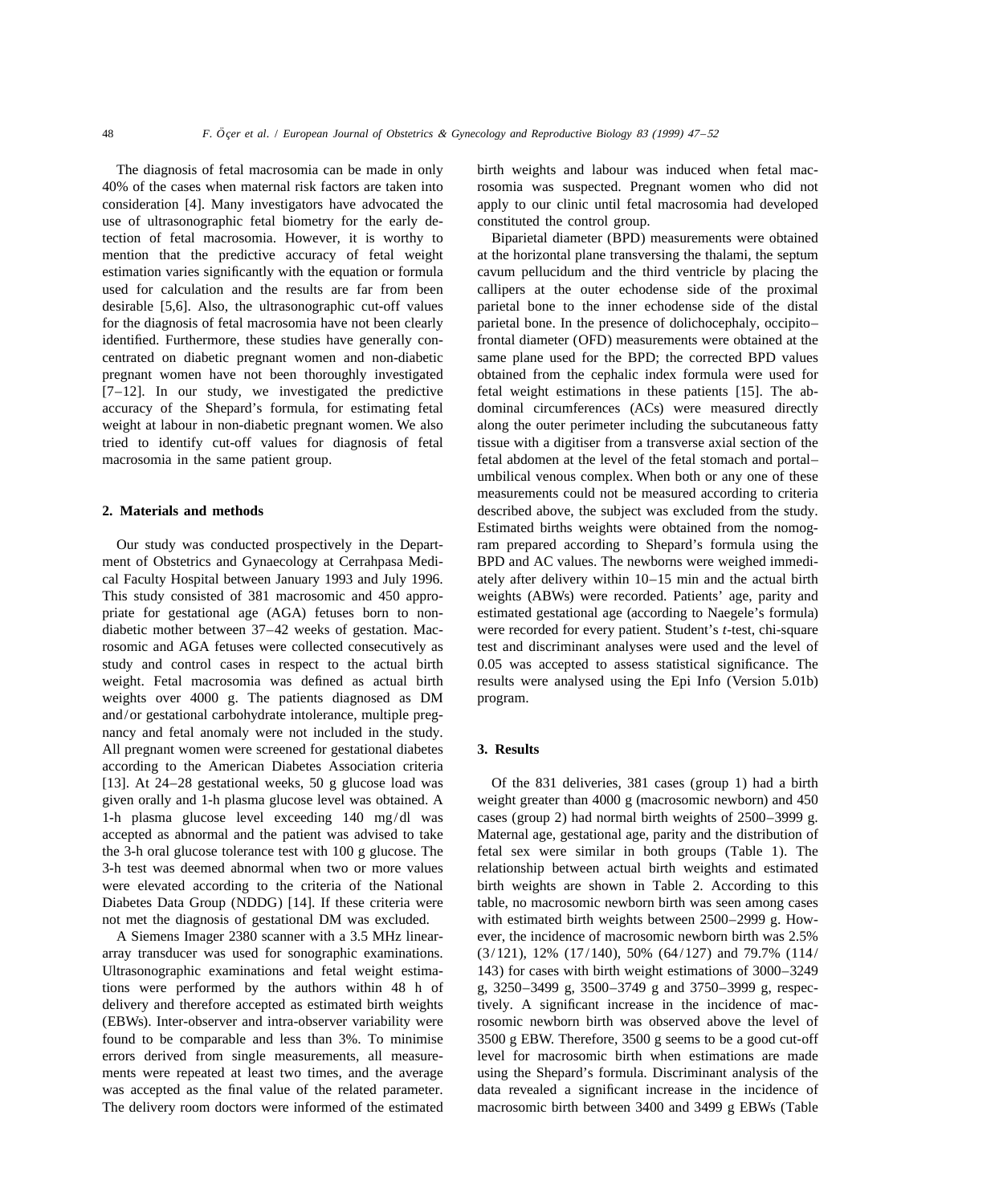Table 1

Gestational week, patient age and parity of the groups studied

| Variable                                     | Macrosomic subjects<br>(Group 1)<br>$(n=381)$ | Control subjects<br>(Group 2)<br>$(n=450)$ | p               |
|----------------------------------------------|-----------------------------------------------|--------------------------------------------|-----------------|
| Gestational week (mean $\pm$ S.D.) (min–max) | $40.37 \pm 1.22$ (36-43)                      | $39.58 \pm 1.43$ (36-43)                   | NS <sup>a</sup> |
| Age (mean $\pm$ S.D.) (min-max)              | $27.64 \pm 5.11(18 - 42)$                     | $25.92 \pm 4.97$ (16-46)                   | NS <sup>a</sup> |
| Parity $(n, %)$                              |                                               |                                            |                 |
| <b>Nulliparous</b>                           | 162(42.5)                                     | 255 (56.7)                                 | NS <sup>b</sup> |
| Primiparous                                  | 134 (35.2)                                    | 124 (27.6)                                 |                 |
| Multiparous                                  | 76 (19.9)                                     | 69 (15.3)                                  |                 |
| Grandmultiparous                             | 9(2.4)                                        | 2(0.4)                                     |                 |
| Fetal Sex (male/female)                      | 192/189                                       | 222/228                                    | NS <sup>b</sup> |
|                                              |                                               |                                            |                 |

NS: No significant difference.

a Student's *t*-test.

<sup>b</sup> Chi-square test.

Table 2

Macrosomic birth rates in patients with previously performed ultrasonographic birth weight estimations

| <b>Estimated birth</b><br>weight $(g)$ | $\boldsymbol{n}$ | Macrosomic newborn birth rate (%) |           |           |           |             |  |
|----------------------------------------|------------------|-----------------------------------|-----------|-----------|-----------|-------------|--|
|                                        |                  | 4000-4249                         | 4250-4499 | 4500-4749 | 4750-4999 | $\geq 5000$ |  |
| 2500-2749                              | 50               |                                   |           |           |           |             |  |
| 2750-2999                              | 61               |                                   |           |           |           |             |  |
| $3000 - 3249$                          | 121              | 25                                |           |           |           |             |  |
| 3250-3449                              | 140              | 7.1                               | 4.3       | 0.7       |           |             |  |
| 3500-3749                              | 127              | 34.6                              | 15.0      | 0.8       |           |             |  |
| 3750-3999                              | 143              | 46.2                              | 23.1      | 7.0       | 2.8       | 0.7         |  |
| $4000 - 4249$                          | 128              | 43.8                              | 37.5      | 7.8       | 4.7       | 2.3         |  |
| 4250-4499                              | 42               | 16.7                              | 31.0      | 28.6      | 14.3      | 7.1         |  |
| 4500-4999                              | 19               | 0                                 | 31.6      | 15.8      | 31.6      | 21.0        |  |

3). The sensitivity for detecting fetuses with birth weights are shown in Table 4. Negative error values show a above 4000 g was significantly high, only 3.2% of these parallel rise with increasing fetal weight, whereas positive cases had actual birth weights under 4000 g. Negative and error values fall with increasing fetal weight. When both

positive error values in every actual birth weight interval negative and positive error values are taken into considera-

Table 3 Discriminant analysis results for estimated birth weight and macrosomic fetus

| <b>Estimated birth</b><br>weight $(g)$ | <b>AGA</b> |        | Actual birth weight |        |                                    | $p^{\mathrm{a}}$ |
|----------------------------------------|------------|--------|---------------------|--------|------------------------------------|------------------|
|                                        | n/N        | (% )   | Macrosomia          |        | Macrosomia %<br>$\langle \Sigma a$ |                  |
|                                        |            |        | n/N                 | (% )   |                                    |                  |
| $3000 - 3099$                          | 40/40      | (100)  | 0/40                | (0)    |                                    |                  |
| 3100-3199                              | 44/44      | (100)  | 0/44                | (0)    | $\overline{\phantom{0}}$           |                  |
| 3200-3299                              | 57/61      | (93.5) | 4/61                | (6.5)  |                                    |                  |
| 3300-3399                              | 50/55      | (90.9) | 5/55                | (9.1)  | 4/61                               | 0.73             |
| 3400-3499                              | 50/61      | (82.0) | 11/61               | (18.0) | 9/116                              | 0.04             |
| 3500-3599                              | 30/57      | (52.6) | 27/57               | (47.4) | 20/177                             | 0.0000           |
| $3600 - 3699$                          | 22/41      | (53.7) | 19/41               | (46.3) | 47/234                             | 0.0003           |
| 3700-3799                              | 15/44      | (34.1) | 29/44               | (65.9) | 66/275                             | 0.0000           |
| 3800-3899                              | 18/66      | (27.3) | 48/66               | (72.7) | 95/319                             | 0.0000           |
| 3900-3999                              | 7/62       | (11.3) | 55/62               | (88.7) | 143/385                            | 0.0000           |

AGA=Appropriate for gestational age.

<sup>a</sup> Level of significance was accepted as 0.05.

*a*: Estimated body weight index (BWI) observed in macrosomic newborn at birth.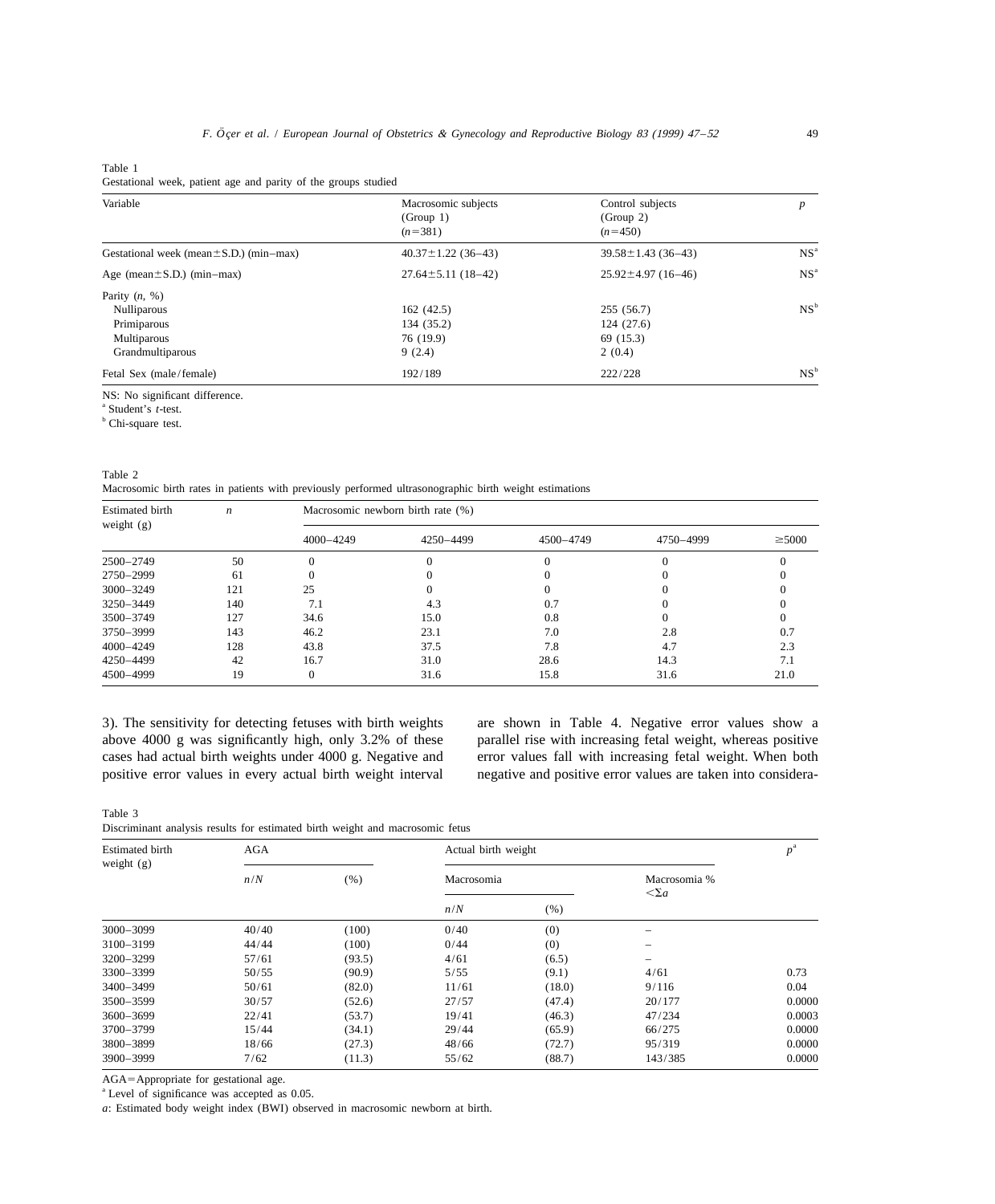Table 4 The error rates of ultrasonographic birth weight estimation in every actual birth weight interval

| Actual birth<br>weight $(g)$ | $\boldsymbol{N}$ | Accurate<br>measurement | Negative error/positive error $(n_{\text{NE}}/n_{\text{PE}})$ |             | Negative error<br>$(\text{mean} \pm S.D., \%)$ | Positive error<br>(mean $\pm$ S.D., %) |
|------------------------------|------------------|-------------------------|---------------------------------------------------------------|-------------|------------------------------------------------|----------------------------------------|
|                              |                  |                         | n/n                                                           | NE/PE ratio |                                                |                                        |
| 2500-2749                    | 36               |                         | 15/20                                                         | (75)        | $6.43 \pm 3.90$                                | $8.52 \pm 5.59$                        |
| 2750-2999                    | 49               | $\overline{c}$          | 19/28                                                         | (68)        | $8.62 \pm 7.22$                                | $7.91 \pm 5.62$                        |
| $3000 - 3249$                | 99               | 6                       | 47/46                                                         | (102)       | $7.74 \pm 6.64$                                | $5.06 \pm 3.86*$                       |
| 3250-3499                    | 110              | 6                       | 69/35                                                         | (197)       | $7.33 \pm 6.19$                                | $4.86 \pm 4.79*$                       |
| 3500-3749                    | 108              | 3                       | 79/26                                                         | (304)       | $7.63 \pm 5.44$                                | $4.90 \pm 2.87**$                      |
| 3750-3999                    | 48               |                         | 32/15                                                         | (213)       | $8.67 \pm 4.08$                                | $3.22 \pm 2.58$ ***                    |
| $4000 - 4249$                | 186              | 12                      | 156/18                                                        | (867)       | $7.81 \pm 5.07$                                | $2.81 \pm 2.48$ ***                    |
| 4250-4449                    | 125              | $\overline{4}$          | 113/8                                                         | (1412)      | $9.21 \pm 5.65$                                | $3.42 \pm 3.06$ **                     |
| 4500-4749                    | 37               |                         | 34/2                                                          | (1700)      | $10.35 \pm 5.43$                               | $2.16 \pm 1.51^*$                      |
| 4750-4999                    | 22               | $\theta$                | 21/1                                                          | (2100)      | $11.20 \pm 5.47$                               | 1.66                                   |
| $\geq 5000$                  | 11               | $\theta$                | 11/0                                                          | $\infty$    | $16.59 \pm 5.14$                               |                                        |

*\**  $p$ <0.05, \*\*  $p$ <0.02, \*\*\*  $p$ <0.001.

| <b>Estimated birth</b><br>weight intervals | n   | Actual birth<br>weight $(g)$<br>$mean \pm S.D.)$ | <b>Estimated birth</b><br>weight $(g)$<br>$mean \pm S.D.)$ | WEIE TAIL<br>$(Table 6)$ .  |
|--------------------------------------------|-----|--------------------------------------------------|------------------------------------------------------------|-----------------------------|
| 2500-2749                                  | 50  | $2813 \pm 255$                                   | $2530 \pm 183$                                             | 4. Discuss                  |
| 2750-2999                                  | 61  | $3069 \pm 288$                                   | $2863 \pm 63$                                              |                             |
| $3000 - 3249$                              | 121 | $3222 \pm 276$                                   | $3119 \pm 76$                                              |                             |
| 3250-3499                                  | 140 | $3523 \pm 342$                                   | $3361 \pm 68$                                              | Various                     |
| 3500-3749                                  | 127 | $3870 \pm 347$                                   | $3597 \pm 77$                                              | predict fet                 |
| 3750-3999                                  | 143 | $4122 \pm 310$                                   | $3866 \pm 69$                                              | maternal c                  |
| 4000-4249                                  | 128 | $4272 \pm 240$                                   | $4081 \pm 70$                                              | useful in                   |
| 4250-4499                                  | 42  | $4487 \pm 340$                                   | $4338 \pm 61$                                              |                             |
| $4500+$                                    | 19  | $4729 \pm 303$                                   | $4619 \pm 145$                                             | the<br>study,<br>cimilar wi |

The predicability of sonographic birth weight estimation for detection of

| Estimated birth<br>weight $(g)$ | Actual birth weight |               |  |
|---------------------------------|---------------------|---------------|--|
|                                 | $<$ 4000 g          | $\geq 4000$ g |  |
| $<$ 4000                        | 249                 | 198           |  |
| $\geq 4000$                     | h                   | 183           |  |

Sensitivity: 48%, specificity: 97.6%, positive predictive value: 96.8%,

Table 5<br>The relation between actual birth weight and estimated birth weight in<br>
macrosomia even less likely. Specificity and positive<br>
macrosomia even less likely. Specificity and positive<br>
macrosomia even less likely. Spe The relation between actual birth weight and estimated birth weight in<br>association to estimated birth weight increments<br>were fairly good for estimations made above 3200 g

### 2500–2749 50 28136255 25306<sup>183</sup> **4. Discussion**

Various mathematical models have been offered to predict fetal birth weight [16]. A formula that consists of maternal characteristics and fetal gender may be especially useful in studies having dissimilar groups. In the present study, the study and control groups were found to be similar with regard to gestational age, maternal age, parity and fetal sex. The authors of this study accept the possibility that a fetus weighing more than 4000 g could be tion, negative error values show a higher increase in normal and appropriate for gestational age. However, a comparison to positive error values as ABW values reach definition is needed to define macrosomia. Although cutmacrosomic levels.  $\qquad \qquad$  off levels have not been clearly defined in the literature, ABW estimation rates were similar in both group 1 many studies accept the level of 4000 g, the 90th percentile  $(17/382; 0.045)$  and group 2  $(19/450; 0.042)$  patients. As for weight values [4,17]. Others have used 4500 g, a birth shown in Table 5, ABW values were consistently higher weight that occurs in only 1% of all pregnancies [18]. than the EBW values in every estimated weight interval, Shoulder dystocia is the most important complication of including intervals under macrosomic levels. Using the fetal macrosomia encountered during labour; it has been Shepard's formula EBWs were nearly always lower than reported in 12% of non-diabetic deliveries of neonates the ABW in every subject. Furthermore, the absolute error weighing over 4000 g, compared to only 2% of neonates in grams increased due to underestimation of birth weight weighing less than 4000 g  $[1]$ . Therefore, the authors as the ABW increased, making the prediction of fetal accepted 4000 g as the cut-off level for the definition of

Table 6<br>The present study.<br>The predicability of sonographic birth weight estimation for detection of **Our study has demonstrated that ultrasonographic fetal** fetal macrosomia weight estimation of non-diabetic pregnant women with Shepard's formula has limited clinical benefits for detection of fetal macrosomia (sensitivity=48%, false negative rate= $52\%$ ). On the other hand, since the incidence of actual birth weight values above  $4000$  g were significantly higher in subjects which were defined as having fetal **The Exercity of the Birth weight estimations above 3200 g were taken into consideration.** The macrosomia ultrasonographically, our findings support the Sensitivity: 48% specificity: 97.6% positive predictive value: 96.8% negative predictive value: 55.7%, total accuracy rate: 67.9%. fetal weight estimations of macrosomic newborns were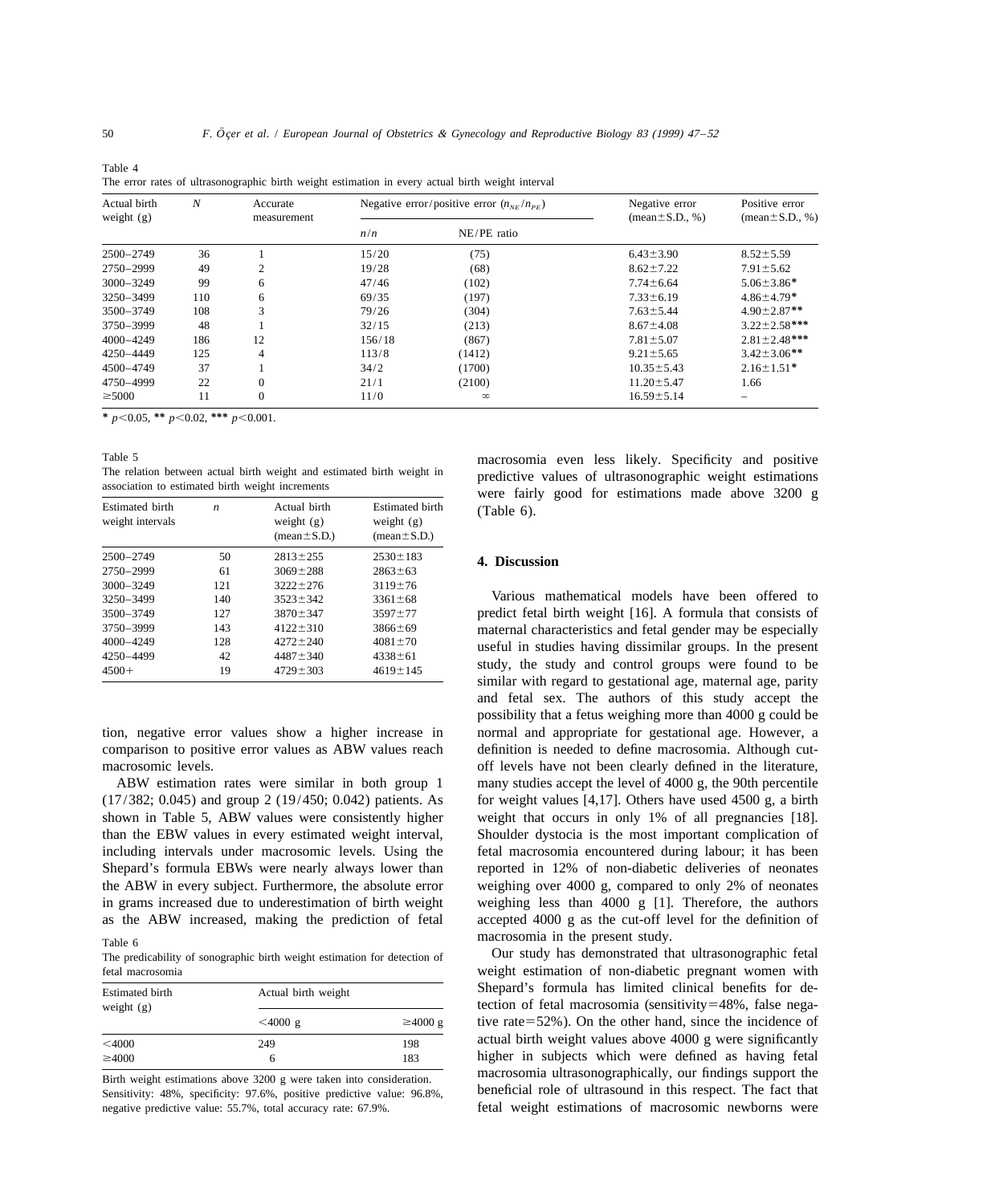usually under 4000 g, necessitates the need to identify a this ratio was not valuable for non-diabetic subjects [26]. cut-off value that should alert the obstetrician of a mac- Again, this can be explained with the centripetal fatty rosomic fetus. We did not observe any macrosomic new- tissue distribution of fetuses of diabetic mothers. born birth among subjects with fetal weight estimations In conclusion, the results of our study has demonstrated under 3200 g (Table 3). The incidence of true macrosomia that a cut-off level of 3400 g can be used for prediction of in subjects with fetal weight estimations between 3200– fetal macrosomia in the non-diabetic pregnant population 3299 and 3900–3999 g increased from 6.5% to 88.7%, between 37–42 weeks gestation. It must be remembered respectively. According to the results of discriminant that the possibility of a macrosomic fetal birth is more analysis, the cut-off value for suspicion of macrosomia likely in a fetus within normal weight range when the was determined to be at a relatively low level around 3400 EBW is above 3500 g. Our study was performed in a large g. The reason for this was that fetal weight estimation series of non-diabetic patients and therefore provides good using Shepard's formula generally resulted in underestima- information for this specific group of patients. Future tion of the actual fetal weight. These findings are con- studies concentrating on ultrasonographic birth weight sistent with previously reported studies [11]. In a study estimations in more specific groups such as DM, obesity, investigating the accuracy of three different equations for prolonged pregnancy etc., will clear the clouding over this estimated birth weight, no statistically significant differ- issue and provide sufficient information to the obstetrician. ence was observed in the predicability of fetal macrosomia between the formulas; and estimated birth weights were lower than actual birth weights in all groups [12]. In **References** another study performed on 160 diabetic pregnant women investigating the accuracy of various formulas (including [1] Acker DB, Sashes BP, Friedman EA. Risk factors for shoulder Shepard's formula) for estimated fetal weight, no signifi-<br>
(2) Arias F. Predicability of complications associated with prolongation<br>
(2) Arias F. Predicability of complications associated with prolongation cant difference was detected among the formulas [19]. [2] Arias F. Predicability of complications associated with prolongation<br>Tamura et al. reported a detection rate of 74% for fetal [3] Lavin JP. Clinical experience wit macrosomia in a study performed on 147 diabetic pregnant Obstet Gynecol 1983;147:742-7. women and 40 control cases using Shepard's formula [20]. [4] Boyd ME, Sher RH, McLean FH. Fetal macrosomia: prediction, The positive predictive value of this study performed on risks, proposed management. Obstet Gynecol 1983;61:715–9.<br>
diabetic pregnant women is very low when compared with [5] Johnstone FD, Prescott RJ, Steel JM, Mao JH, Ch diabetic pregnant women is very low when compared with<br>the positive predictive value of our study on non-diabetic<br>the positive predictive value of our study on non-diabetic<br>nancy. Br J Obstet Gynecol 1996;103:747–54. pregnant women. A reasonable explanation may be the [6] Pedersen JF, Molsted-Pedersen L. Sonographic estimation of fetal difference in growth patterns of macrosomic fetuses of weight in diabetic pregnancy. Br J Obstet Gynecol 1992;99:475–8. diabetic and non-diabetic pregnant women. At term, [7] Shepard MJ, Richards VA, Berkowitz RL. An evaluation of two<br>weight increments of the macrosomic fetus are similar in weight increments of the macrosomic fetus are similar in<br>both diabetic and non-diabetic subjects, and show a linear<br>[8] Watson W, Seeds J. Sonographic diagnosis of macrosomia. In: increase with progression of pregnancy [21]. Fetal BPD Divon MY, editor. Abnormal fetal growth. New York: Elsevier, measurements of diabetic and non-diabetics normal pa-<br>
tients are similar for the same gestational age: however [9] Benacerraf BR, Gelman R, Frigolett RD. Sonographically estimated tients are similar for the same gestational age; however, [9] Benacerraf BR, Gelman R, Frigolett RD. Sonographically estimated<br>
fetal weights: accuracy and limitations. Am J Obstet Gynecol due to the subcutaneous fatty tissue accumulation mainly<br>of the abdomen and thorax (centripetal) of fetus of diabetic<br>[10] Sabbagha RE, Minogue J, Tamura RK, Hungerford SA. Estimation subjects, abdominal circumference measurements show of birth weight by use of ultrasonographic formulas targeted to dissimilarity [22,23]. Therefore, thoracic circumference or large-appropriate and small for gestational age fetuses. Am J Obstet bi-acromial diameter measurements have been proposed<br>
for ealer leads of high unicht estimations [22] The [11] Ott WJ, Doyle S, Flamm S. Accurate ultrasonic estimation of fetal for calculation of birth weight estimations [23]. The [11] Ott WJ, Doyle S, Flamm S. Accurate ultrasonic estimation of tetal<br>increase in fetal subcutaneous fatty tissue of non-diabetic [12] Miller JM, Karndoffer FA, Gabert subjects is more homogeneous; thus the increase in grown fetus: in utero ponderal indices. Am J Perinatol 1987;4:86– abdominal circumference may not be accentuated as in 90. fetuses of non-diabetic pregnant women compared with [13] The American Diabetes Association. Proceedings of the Second diabetic ones. This variance is not noted in BPD measure-<br>Diabetes 1985;34(Suppl. 2):1-130. ments because there is no relationship between fetal [14] National Diabetes Data Group. Classification and diagnosis of hyperinsulinemia and enhanced brain growth [24]. Some diabetes mellitus and other categories of glucose intolerance. investigators have proposed to use other parameters such Diabetes 1979;28:1039–1057. as femur length–abdominal circumference ratio (FL/AC) [15] Jeanty P, Fetal biometry. In: Fleischer AC, Romero R, Manning F, for weight estimation of fetuses of diabatic mothers Jeanty P, James AE, editors. The principles a for weight estimation of fetuses of diabetic mothers,<br>thereby disregarding BPD measurements [25]. The sen-<br>1991:93. sitivity for detection of macrosomia secondary to maternal [16] Gardosi J, Mongelli M, Wilcox M, Chang A. An adjustable fetal diabetes was 78% when FL/AC was above 1.385; however weight standard. Ultrasound Obstet Gynecol 1995;6:168–74.

- 
- 
- 
- 
- 
- 
- 
- 
- 
- 
- 
- 
- 
- 
- 
-